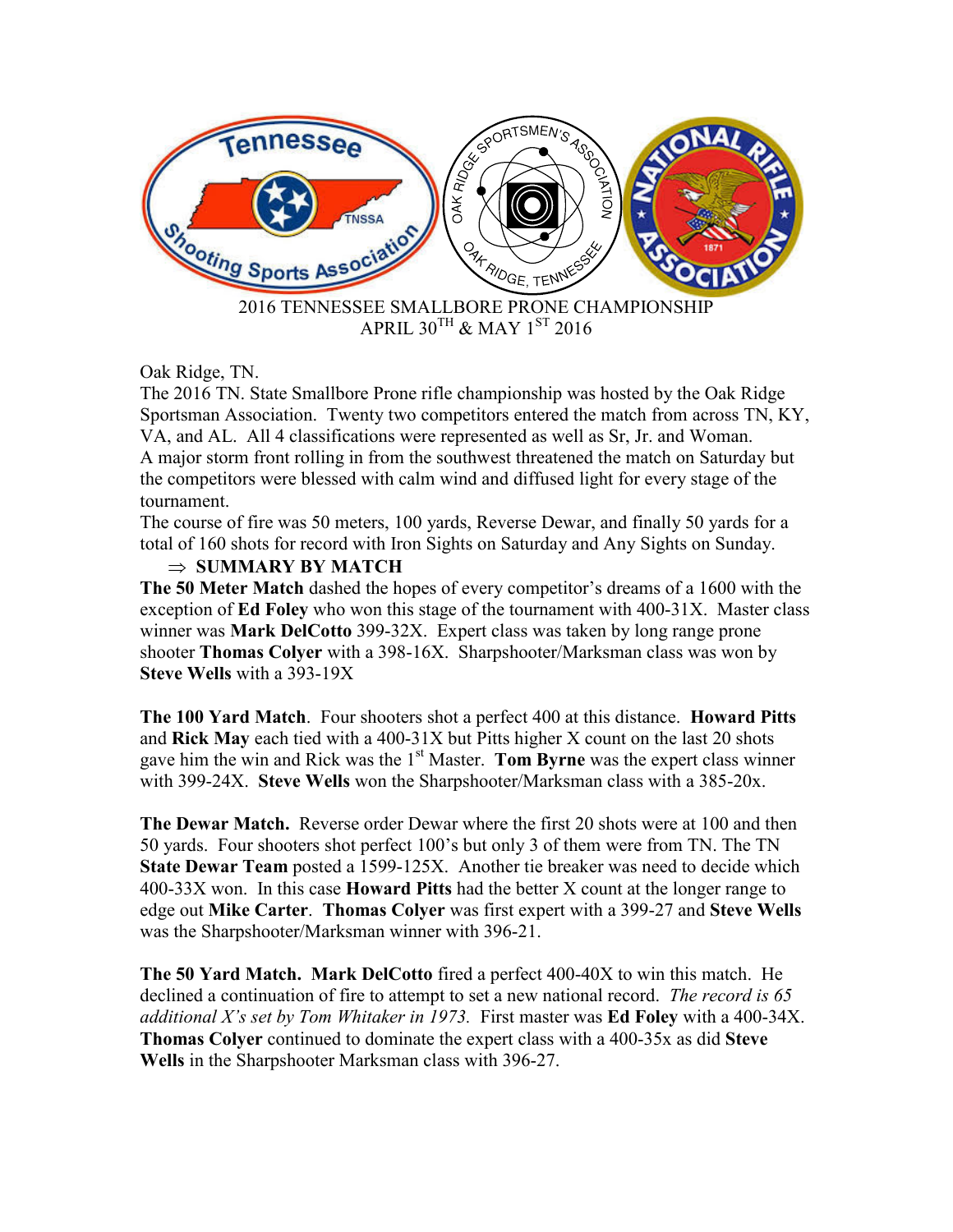**Iron Aggregate. Ed Foley** was the iron sights winner with a 1599-118. **Mark DeCotto** was 2nd with a 1598-138. **Howard Pitts** was 1<sup>st</sup> Master with a 1598-125. **Thomas Colyer** was the expert class winner with 1595-106x and **Steve Wells** took the Sharpshooter/Marksman class with 1570-87x. **Madelyn Wood** was the high Junior and High Lady for the match. **Eddie Meydrech** was the lone F-Class shooter in this tournament and fired a 1575 over the Metric Course.

## **Day 2-Any Sights**

**50 Meter Any Sights Howard Pitts** fired 400-39x to win this match. 1<sup>st</sup> Master was **Mike Carter** with 400-37x. 1<sup>st</sup> Expert was **Brian Hunter** with 400-34x, and 1<sup>st</sup> Sharpshooter/Marksman was **Steve Wells** with 399-26x.

**100 Yards Any Sights Howard Pitts** scored 400-33x to edge out **Mark DelCotto** by 1x with 400-32x for match winner and first master respectively. **Brian Hunter** remained clean to take  $1<sup>st</sup>$  Expert with a 400-31x. **Larry Sparks** took the Sharpshooter/Marksman class with a 398-18x.

**Dewar Any Sights** Match 8 was won by **Howard Pitts** with 400-35x. 1<sup>st</sup> Master was **Ed Foley** with 400-33x. 1st Expert was **Thomas Colyer** with 400-31x. **Larry Sparks** won the Sharpshooter/Marksman class with a 393-18x.

**50 Yards Any Sights Ed Foley** won the 50 yard match with 400-37x. **Mark DelCotto** was 1<sup>st</sup> Master 1 x back with 400-36x. 1<sup>st</sup> Expert was **Brian Hunter** with 399-31x and **Larry Sparks** was the  $1<sup>st</sup>$  Sharpshooter/Marksman 395-25x.

**Any Sight Aggregate:** Scope day match winner was **Howard Pitts** with 1600-143x. 2nd Place was **Mark DelCotto** with 1600-139x. 1<sup>st</sup> Master was **Ed Foley** with 1599-134x. The Expert class was won by **Brian Hunter** with 1597-123x. And **Larry Sparks** was the Sharpshooter/Marksman class winner with 1583-89x.

**GRAND AGGREGATE** The overall winner of the match was **Mark DelCotto** with a 3198-270x. The Tennessee State Champion was **Howard Pitts** with 3198-268x. 1st Master and Senior Champion was **Ed Foley** with 3198-252x and 2<sup>nd</sup> Master was Mike **Carter** with 3194-248x.  $1^{st}$  Expert was **Thomas Colver** with 3192-215x,  $2^{nd}$  Expert was **Brian Hunter** with 3186-212x. 1<sup>st</sup> Sharpshooter/Marksman was **Steve Wells** with 3148-171x. High Junior was Madelyn Wood with 3170-179x.